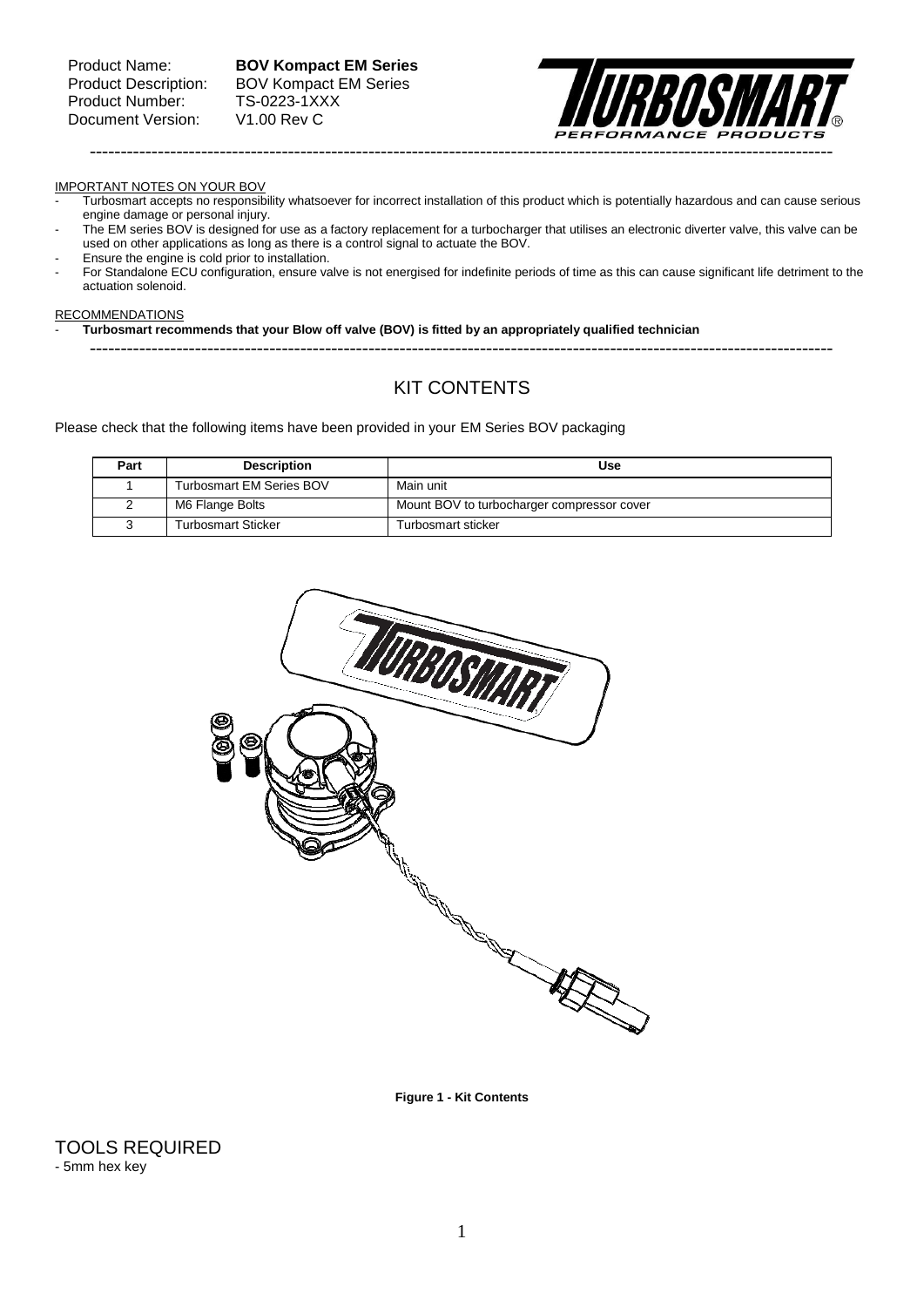# ABOUT YOUR EM SERIES BOV

------------------------------------------------------------------------------------------------------------------------

Turbosmart has developed a unique "plug and play" diverter valve (or bypass valve) upgrade for your vehicle that is currently equipped with an electronic diverter valve. While we have developed this unit to be as simple as possible for you to install, we have not compromised on performance. This unit will not leak under elevated boost pressures and will still provide you with rapid response ensuring that all the OEM calibration strategies are not interfered with, providing you with maximum boost performance while the advanced strategies of the OEM's are retained.

The EM series BOV is available in two configurations, Dual Port and Plumb Back. The functionality of the BOV is still the same, there is no performance difference between the two units, it is a personal preference if the user wishes to utilise a classic vent to atmosphere sound or revert all bypass gasses back into the inlet tract of the turbocharger.

As the valve is completely controlled by the factory engine control unit, the factory diverter valve is almost silent, due to our construction, it is possible that your EM series will be much more audible. By being able to hear the unit actuate, occasionally the valve may be opening for a few seconds under the following events such as traction control, cruise control management, rapid gearchanges and varying throttle position changes, these are all coded as part of the torque management software in the OEM engine control unit, there is no adjustment available over these functions via our product. By hearing these events, it is not abnormal, it is completely normal for the EM series BOV to be considered "very active" as it is protecting your turbocharger from surge events or bypassing air for torque management purposes.



**Figure 2 - EM Series BOV Overview**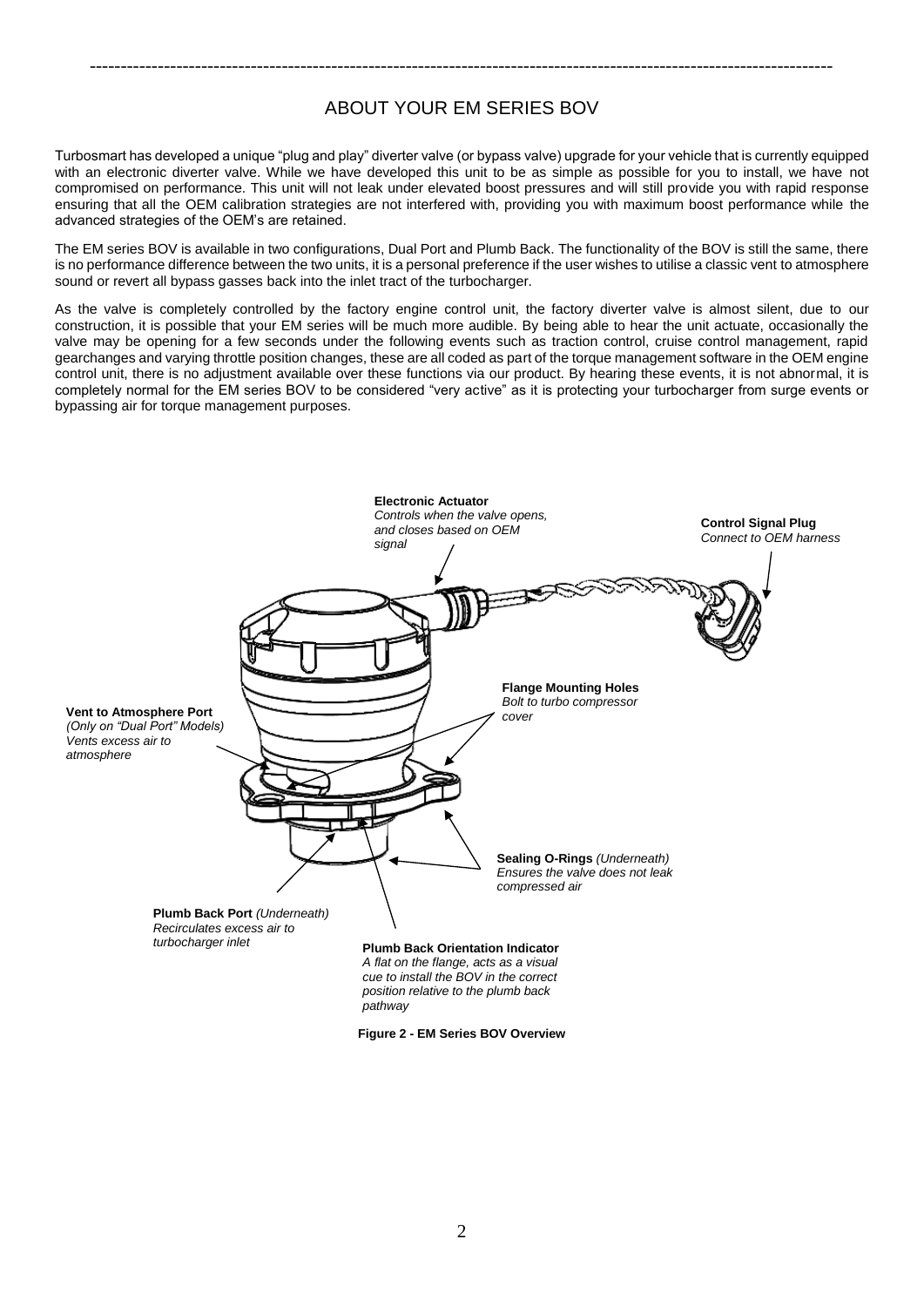

# **Identify turbocharger location**

Identify the location of the turbocharger assembly, this is usually located close to the exhaust side of the engine for a typical inline engine, for a v configuration engine, following the path of the exhaust immediately out of the head can assist you in locating the turbocharger assembly.

If the turbocharger cannot be located, seek assistance from your local specialist.

## **NOTE!**

**Cosmetic engine covers may be required to be removed prior to the turbocharger assembly being visible.** 

### **CAUTION!**

**The turbocharger assembly may require the vehicle to be raised on a hoist or jacked up and secured using vehicle jack stands, ensure your safety is not compromised.**



# **Identify OEM diverter valve location**

The OEM electronic diverter valve is usually located on the **3** compressor cover of the turbocharger, the diverter valve generally is mounted with 3 or 2 bolts.

On some vehicle applications, this diverter valve is mounted on the intercooler, or the charge pipe between the turbocharger compressor outlet and the engine throttle body.

If the diverter valve cannot be located, seek assistance from your local specialist.

### **NOTE!**

**It may be required to remove auxiliary components to access the diverter valve, ensure you consult your local specialist or a service manual for correct disassembly procedures.**





## **Remove the OEM diverter valve**

Remove the electronic plug from the OEM diverter valve and **3** unscrew the three screws in an anti-clockwise direction, completely remove and safely store the original mounting screws. The valve will likely want to fall off the mounting flange as you unscrew the last screw, ensure you do not drop the OEM valve as permanent damage may occur to the plastic.



### **Observe factory plumb back recirculation path**  *(required if your valve has a flat)*

If your BOV has a flat featured on the flange (indicated in yellow below), this flat is to indicate the orientation of the plumb back ports relative to the factory plumb back recirculation path. This is to ensure maximum recirculation performance.



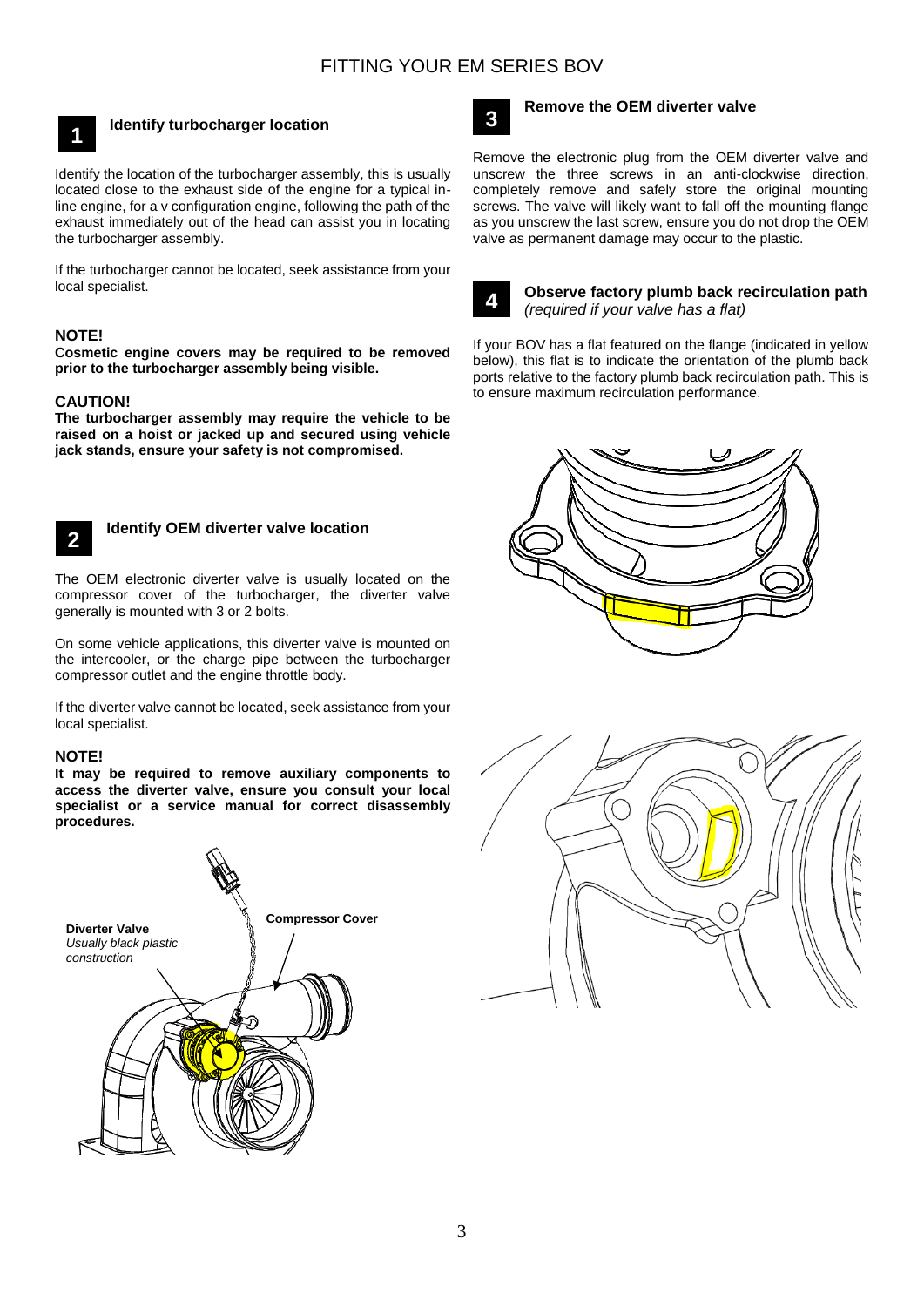**Mount your EM Series BOV**

**5**

Slide the EM Series BOV into the mounting flange ensuring that **3** the sealing O-rings are still in place on their respective grooves. Once the unit is inserted into the mounting flange, the valve can be rotated to line up the mounting flange bolt pattern against the OEM mounting flange pattern, finally, screw the mounting screws into place securing the BOV.





## **CAUTION!**

**Ensure the plumb back port is located correctly if there is a flat on your mounting flange facing the plumb back port on the turbocharger or diverter valve mounting assembly, this is to allow for effective flow from the plumb back port back into the recirculation path, failing to do this can cause compressor surge due to insufficient flow.**

Once the valve has been mounted and the screws tightened, connect the electrical plug into the OEM factory plug and secure the wiring safely away from a heat source.

Congratulations, your EM Series BOV is installed and ready for use. Double check all electrical connections and mounting screws.

# CHANGING THE ELECTRONIC ACTUATOR



# **Remove Your EM series BOV 1 2**

Remove the electronic plug from the EM series BOV and unscrew the flange screws in an anti-clockwise direction, completely remove and safely store the mounting screws. The valve will likely want to fall off the mounting flange as you unscrew the last screw, ensure you do not drop the valve as permanent damage may occur. Ensure O-Rings are kept with the valve for reinstallation.

### **NOTE!**

**Cosmetic engine covers may be required to be removed prior to the assembly being visible.** 

### **CAUTION!**

**The turbocharger assembly may require the vehicle to be raised on a hoist or jacked up and secured using vehicle jack stands, ensure your safety is not compromised.**



### **Remove Electronic Actuator from your EM series BOV**

Using a 11mm open end wrench in the flat sides of the solenoid, undo the actuator in an anti-clockwise direction when viewed from the end. Ensure the wrench is placed on the metallic portion of the flats and not on the plastic cover.

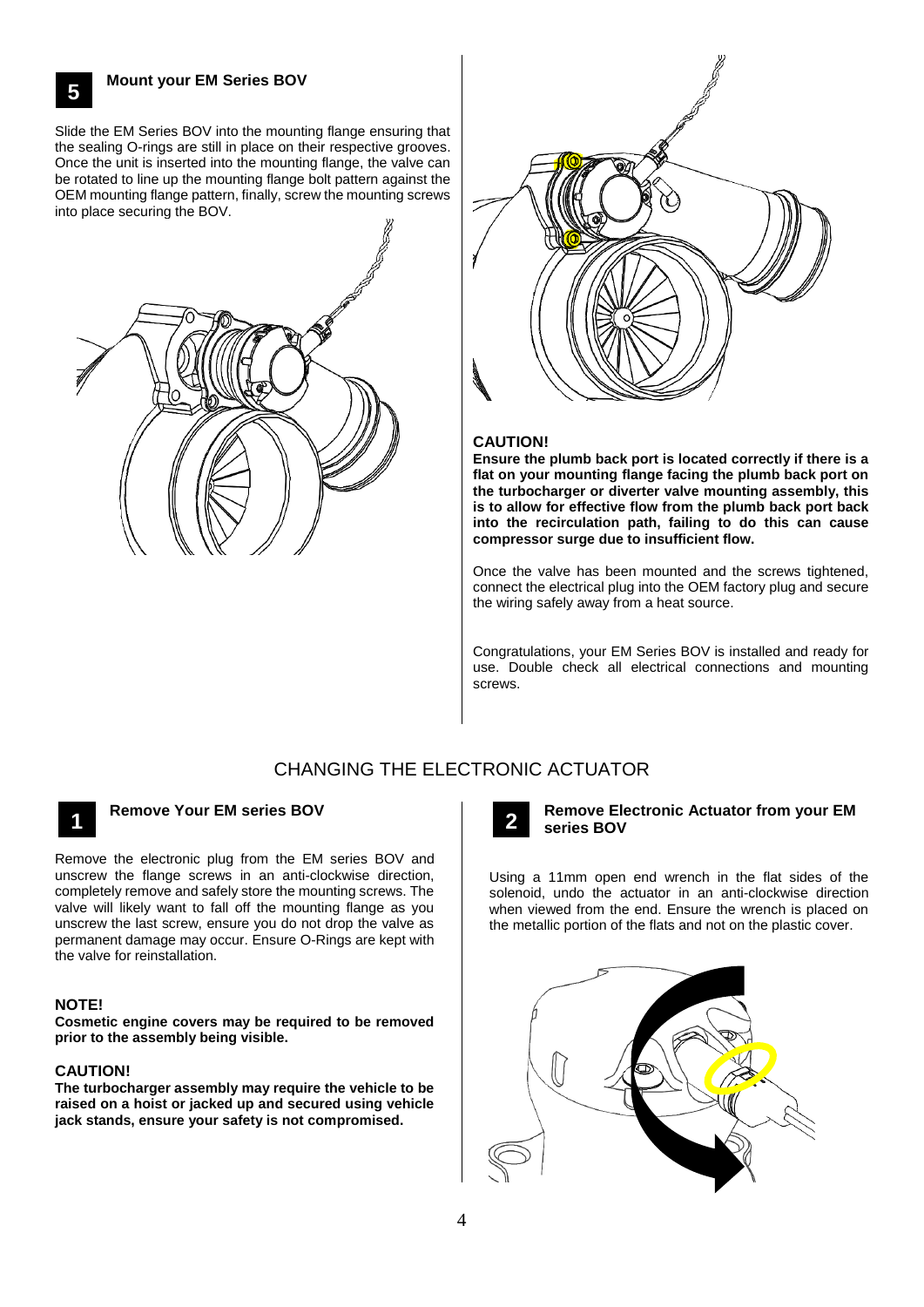Ensure the cavity is free from debris using avoiding shifting dirt into the passages.



## **Install New Electronic Actuator into your EM series BOV**

Ensure the O-rings on your new actuator are correctly seated in the grooves before installation



# **CAUTION!**

### **Failure to ensure O-rings are seated correctly may lead to cutting of an O-Ring and unexpected results from the EM series BOV**

Slowly insert the new actuator while turning in a clockwise direction to avoid tearing the O-rings



Tighten the new solenoid into the EM series BOV ensuring the wrench is on the metallic portion of the solenoid.

# **NOTE!**

**Tightening the solenoid on the plastic cover may result in unrepairable damage to the solenoid.**



## **Mount your EM Series BOV**

Slide the EM Series BOV into the mounting flange ensuring **3**that the sealing O-rings are still in place on their respective grooves. Once the unit is inserted into the mounting flange, the valve can be rotated to line up the mounting flange bolt pattern against the OEM mounting flange pattern, finally, screw the mounting screws into place securing the BOV.



## **CAUTION!**

**Ensure the plumb back port is located correctly if there is a flat on your mounting flange facing the plumb back port on the turbocharger or diverter valve mounting assembly, this is to allow for effective flow from the plumb back port back into the recirculation path, failing to do this can cause compressor surge due to insufficient flow.**

Once the valve has been mounted and the screws tightened, connect the electrical plug into the OEM factory plug and secure the wiring safely away from a heat source.

Congratulations, your EM Series BOV is installed and ready for use. Double check all electrical connections and mounting screws.